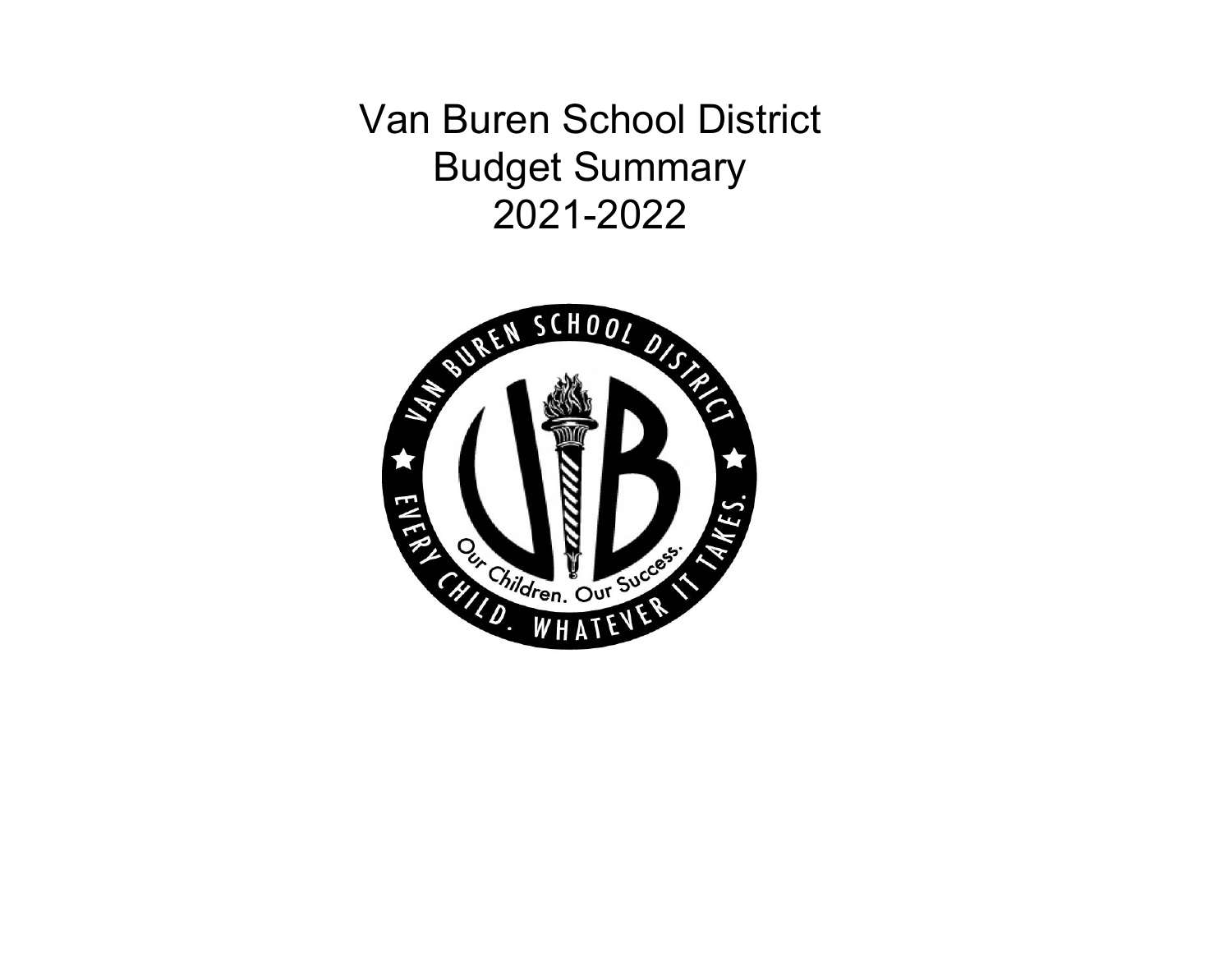# **2021-2022 BUDGET SUMMARY**

|                       | <b>BEGINNING</b> |                |    | <b>NET</b>        |                     |      | <b>ENDING</b>  |
|-----------------------|------------------|----------------|----|-------------------|---------------------|------|----------------|
| <b>FUND</b>           | <b>BALANCE</b>   | <b>REVENUE</b> |    | <b>TRANSFERS</b>  | <b>EXPENDITURES</b> |      | <b>BALANCE</b> |
| <b>Teacher Salary</b> |                  |                |    | 24,623,096        | 24,623,096          |      |                |
| Operating             | 5,389,846        | 53,930,856     | \$ | $(29,317,271)$ \$ | 25,442,098          | \$   | 4,561,333      |
| Building              | 10,111,595       | 10,091,914     | Ъ  | 301,375           | 14,042,697          |      | 6,462,187      |
| <b>Debt Service</b>   |                  | 156,205        |    | 4,392,800         | 4,549,005           | \$   |                |
| <b>Federal Funds</b>  | 82,253           | 21,489,629     | S. |                   | 21,571,882          | - \$ |                |
| <b>Activity</b>       | 602,689          | $\sim$         |    | ۰                 |                     |      | 602,689        |
| <b>Food Service</b>   | 733,629          | 3,303,271      | \$ |                   | 3,218,762           | \$   | 818,138        |
| <b>TOTAL</b>          | 16,920,012       | 88,971,875     |    | ۰                 | 93,447,540          | \$   | 12,444,347     |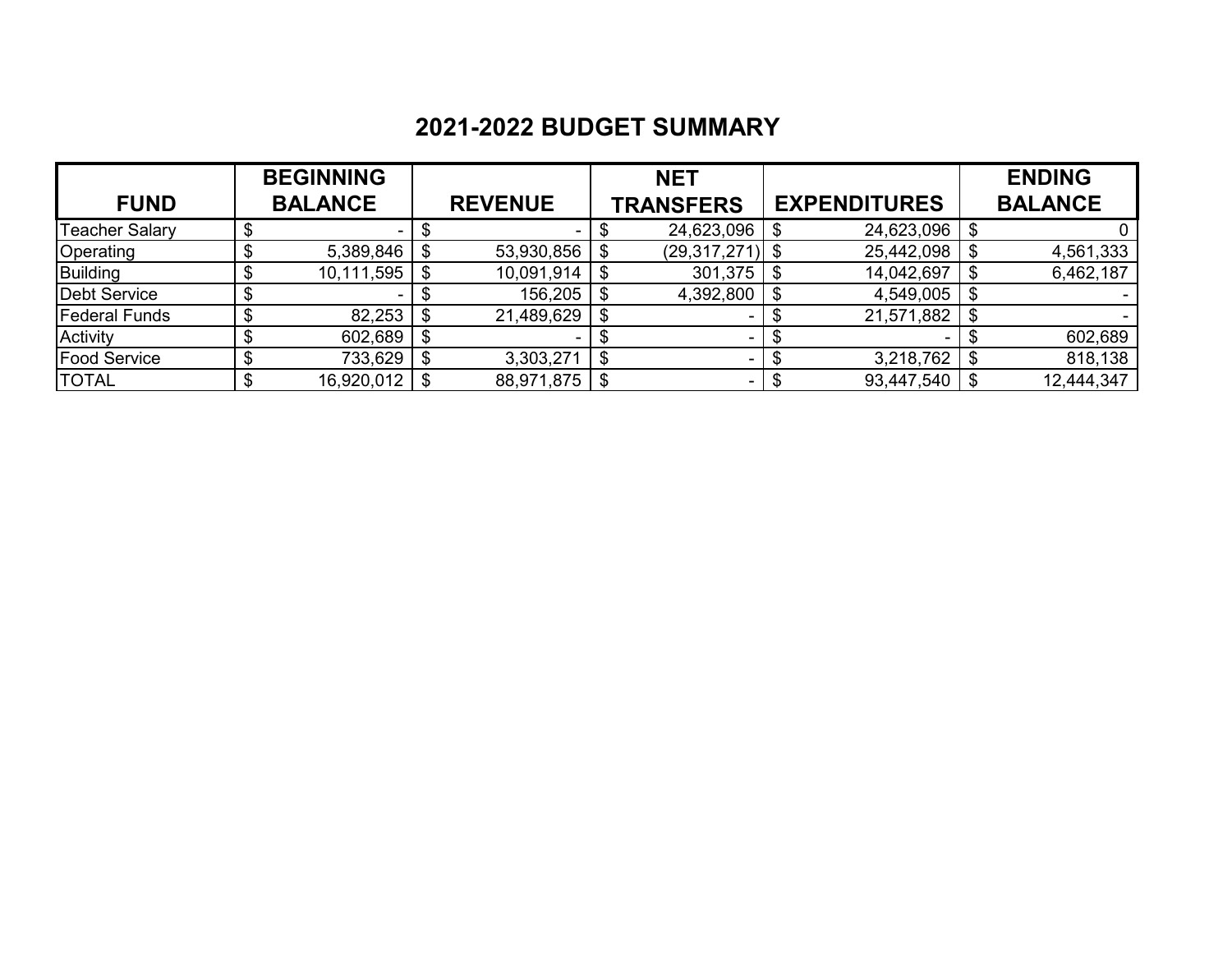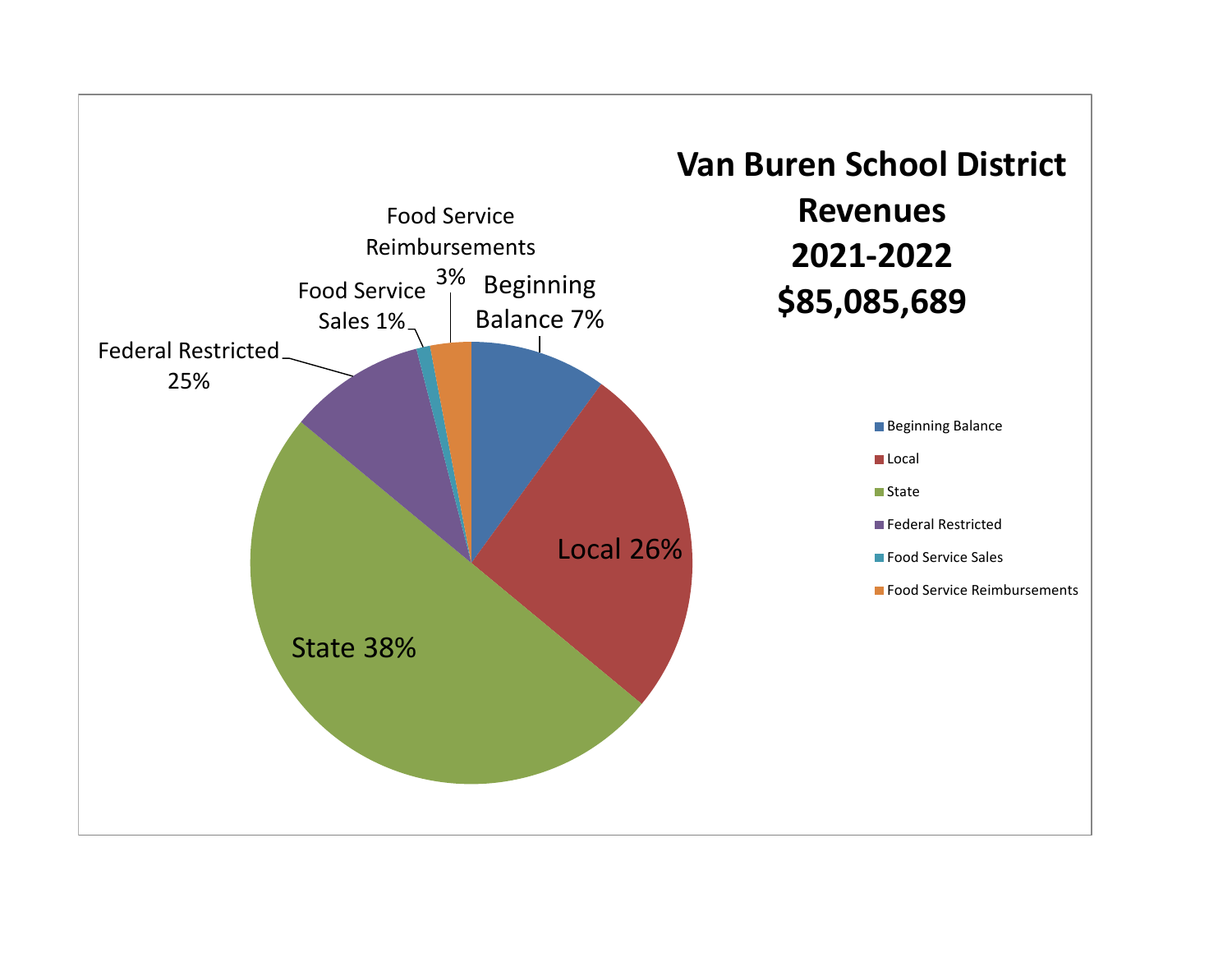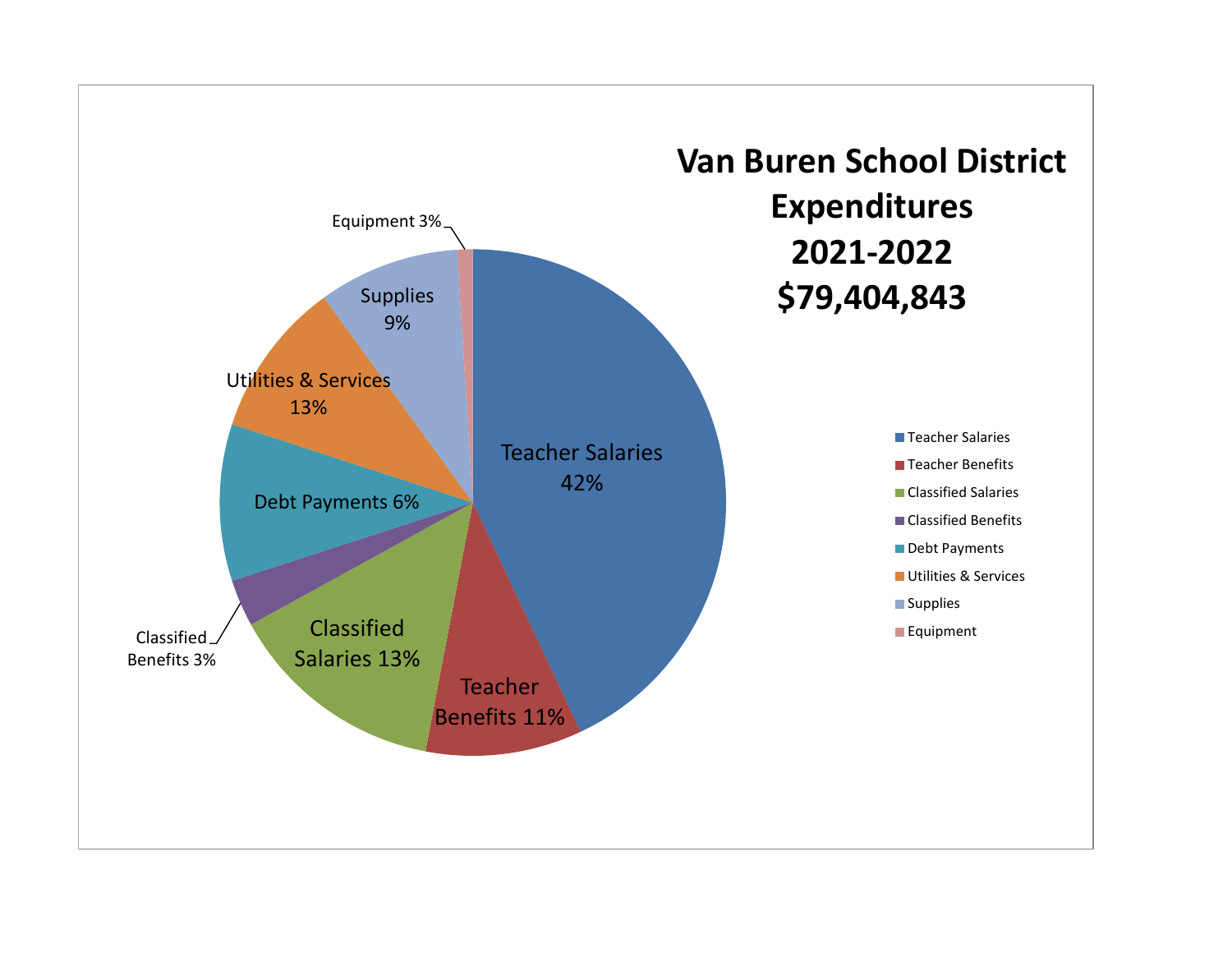### **SUMMARY ANNUAL FINANCIAL REPORT 2020-21 SUMMARY BUDGET 2021-2022 (TSF, OPERATING, DEBT SERVICE)**

|                                   | <b>ACTUAL</b>      | <b>ESTIMATED</b> |
|-----------------------------------|--------------------|------------------|
|                                   | 2020-2021          | 2021-2022        |
| <b>REVENUES</b>                   |                    |                  |
| <b>BALANCE</b>                    | \$<br>4,987,839.03 | \$<br>5,389,846  |
| PROPERTY TAX-CURRENT              | 15,578,687.74      | 16,894,404       |
| PROPERTY TAX-RELIEF               | 2,281,444.99       | 2,310,000        |
| <b>EXCESS COMMISSIONS</b>         | 43,931.22          | 30,000           |
| DELINQUENT PERSONAL TAX           | 1,242,549.45       | 1,250,000        |
| <b>LAND REDEMPTION</b>            | 119,706.87         | 150,000          |
| IN LIEU OF TAXES                  | 28,385.09          | 28,000           |
| <b>SEVERANCE TAX</b>              | 7,057.62           | 7,000            |
| <b>MISCELLANEOUS</b>              | 843,461.59         | 822,763          |
| <b>STATE FOUNDATION FUNDING</b>   | 28,069,774.00      | 27,081,016       |
| 98% TAX COLLECTION GUARANTEE      | 211,920.00         |                  |
| NON TRADITIONAL LICENSING         | 34,795.84          | 47,000           |
| <b>SPECIAL EDUCATION AID</b>      | 252,399.72         | 244,571          |
| SPECIAL EDUCATION -CATASTROPHIC   | 120, 187.87        |                  |
| <b>DHS-PAT GRANT</b>              | 111,541.78         | 111,000          |
| <b>TEACHER LICENSURE</b>          | 3,825.00           |                  |
| <b>ADULT EDUCATION</b>            | 472,165.24         | 512,967          |
| ALTERNATIVE LEARNING ENVIRONMENT  | 638,365.00         | 617,537          |
| <b>ABC GRANT</b>                  | 507,000.00         | 507,000          |
| <b>VOCATIONAL EDUCATION AID</b>   |                    |                  |
| <b>SECONDARY WORKFORCE CENTER</b> | 51,458.39          |                  |
| PROFESSIONAL DEVELOPMENT          | 202,653.00         | 195,059          |
| <b>ENGLISH LANGUAGE LEARNERS</b>  | 195,008.00         | 195,008          |
| ESA (NSL) MATCHING                | 21,820.25          |                  |
| ESA (NSL)                         | 1,766,834.00       | 1,474,704        |
| <b>DECLINING ENROLLMENT</b>       | 294,826.00         | 757,521          |
| DEBT SERVICE FUNDING SUPPLEMENT   | 383,920.00         | 339,097          |
| <b>NET REMAINING FUNDS</b>        | 4,907.35           |                  |
| US TREASURY-INTEREST SUBSIDY      | 156,204.68         | 156,205          |
| <b>TRANSFERS</b>                  | (3,334,813.31)     | 30,834           |
| <b>INTEREST</b>                   | 26,556.34          | 24,000           |
| <b>TOTAL</b>                      | 55,324,412.75      | 59,175,532       |
| <b>EXPENDITURES</b>               |                    |                  |
| <b>TEACHER SALARY</b>             | 23, 167, 198. 28   | 24,493,568       |
| <b>OPERATING SALARY</b>           | 6,921,762.54       | 7,040,003        |
| <b>EMPLOYEE BENEFITS</b>          | 7,713,885.02       | 8,188,328        |
| <b>OPERATING EXPENSES</b>         | 8,770,503.72       | 9,800,782        |
| <b>ADULT EDUCATION</b>            | 494,767.59         | 542,513          |
| <b>DEBT SERVICE</b>               | 2,866,449.75       | 4,549,005        |
| <b>TOTAL</b>                      | 49,934,566.90      | 54,614,199       |
| <b>BALANCE</b>                    | \$<br>5,389,845.85 | \$<br>4,561,333  |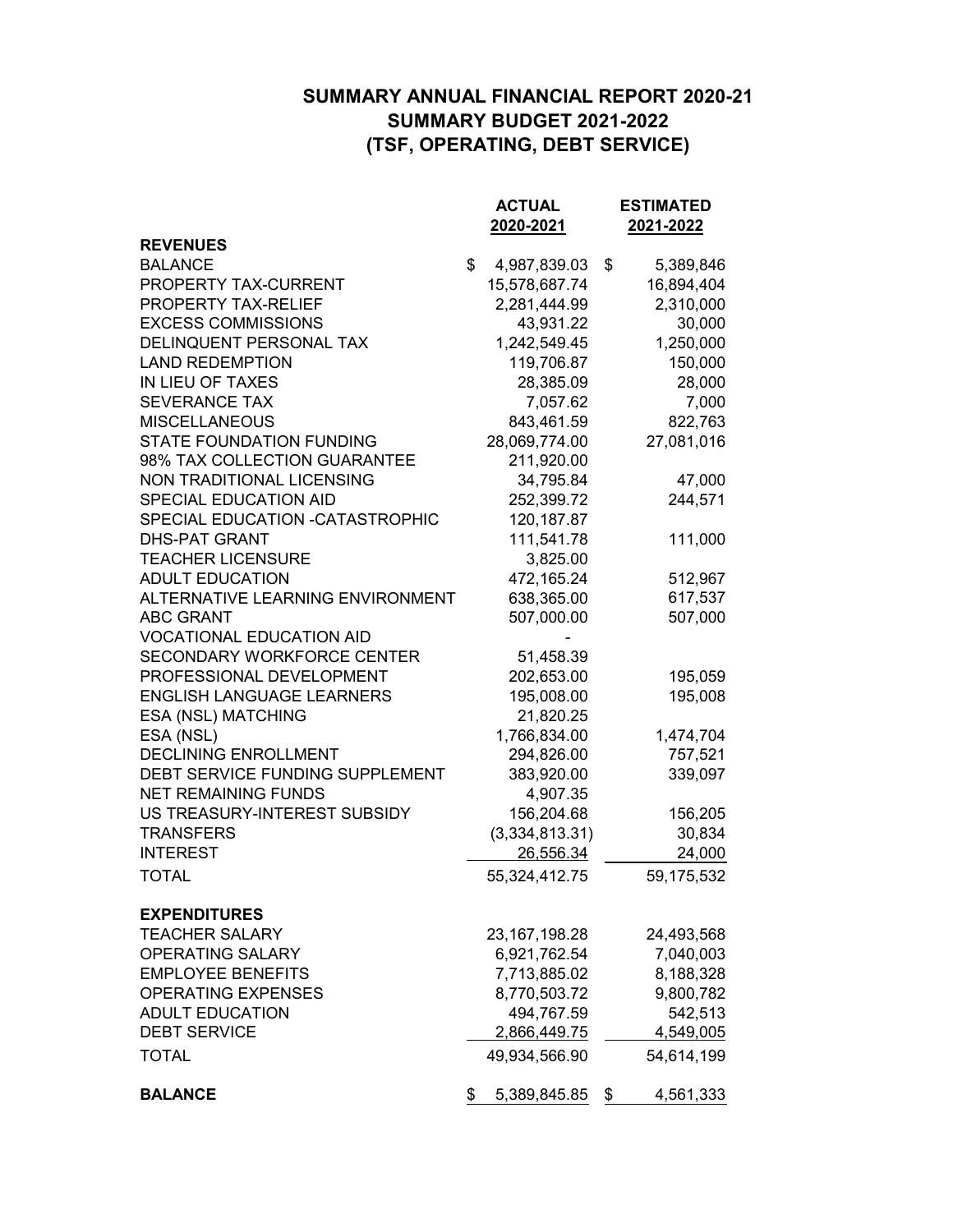## **OPERATING EXPENSES BY FUNCTION (TEACHER SALARY, OPERATING & DEBT SERVICE)**

| <b>FUNCTION</b>                                                      | <b>ACTUAL 2020-2021</b> | <b>BUDGET 2021-2022</b> |  |  |
|----------------------------------------------------------------------|-------------------------|-------------------------|--|--|
| Preschool                                                            | \$<br>513,184           | \$<br>507,345           |  |  |
| Kindergarten                                                         | 1,356,764.20            | 1,524,523               |  |  |
| Elementary                                                           | 6,876,431               | 7,462,242               |  |  |
| Jr. High/Middle School                                               | 4,670,484               | 4,830,457               |  |  |
| <b>High School</b>                                                   | 5,708,660               | 6,375,465               |  |  |
| <b>Athletics</b>                                                     | 2,305,031               | 2,447,848               |  |  |
| <b>Student Activities</b>                                            | 295,851                 | 294,429                 |  |  |
| <b>Special Education</b>                                             | 3,200,643               | 3,632,400               |  |  |
| <b>Workforce Education</b>                                           | 821,284                 | 846,148                 |  |  |
| <b>Adult Education</b>                                               | 431,731                 | 509,769                 |  |  |
| Compensatory Programs(basic school & reading recovery)               | 529,033                 | 370,024                 |  |  |
| Gifted & Talented                                                    | 329,718                 | 355,610                 |  |  |
| <b>ESL</b>                                                           | 195,008                 | 195,008                 |  |  |
| <b>Alternative Learning</b>                                          | 765,000                 | 813,016                 |  |  |
| Support Functions (student) (guidance, psych, nurse)                 | 1,892,191               | 1,885,267               |  |  |
| Support Functions (instructional) (curr, in service, media, support) | 2,915,952               | 3,395,478               |  |  |
| Administration                                                       | 846,030                 | 1,036,611               |  |  |
| Principals                                                           | 3,023,567               | 3,123,484               |  |  |
| Business (finance, purch, tech)                                      | 1,311,027               | 1,357,027               |  |  |
| Operating & Maintenance                                              | 6,290,068               | 6,358,061               |  |  |
| Transportation                                                       | 2,292,375               | 2,274,714               |  |  |
| Other                                                                | 103,537                 | 95,000                  |  |  |
| <b>Food Service</b>                                                  | 4,602                   | 10,000                  |  |  |
| Community Services (Ed Foundation, presch, fine arts,                |                         |                         |  |  |
| middle school sports)                                                | 305,039                 | 351,483                 |  |  |
| <b>Debt Service</b>                                                  | 2,866,450               | 4,549,005               |  |  |
| Other Non-Programmed Costs                                           | 84,908                  | 13,786                  |  |  |
| <b>TOTAL</b>                                                         | \$<br>49,934,567        | \$<br>54,614,199        |  |  |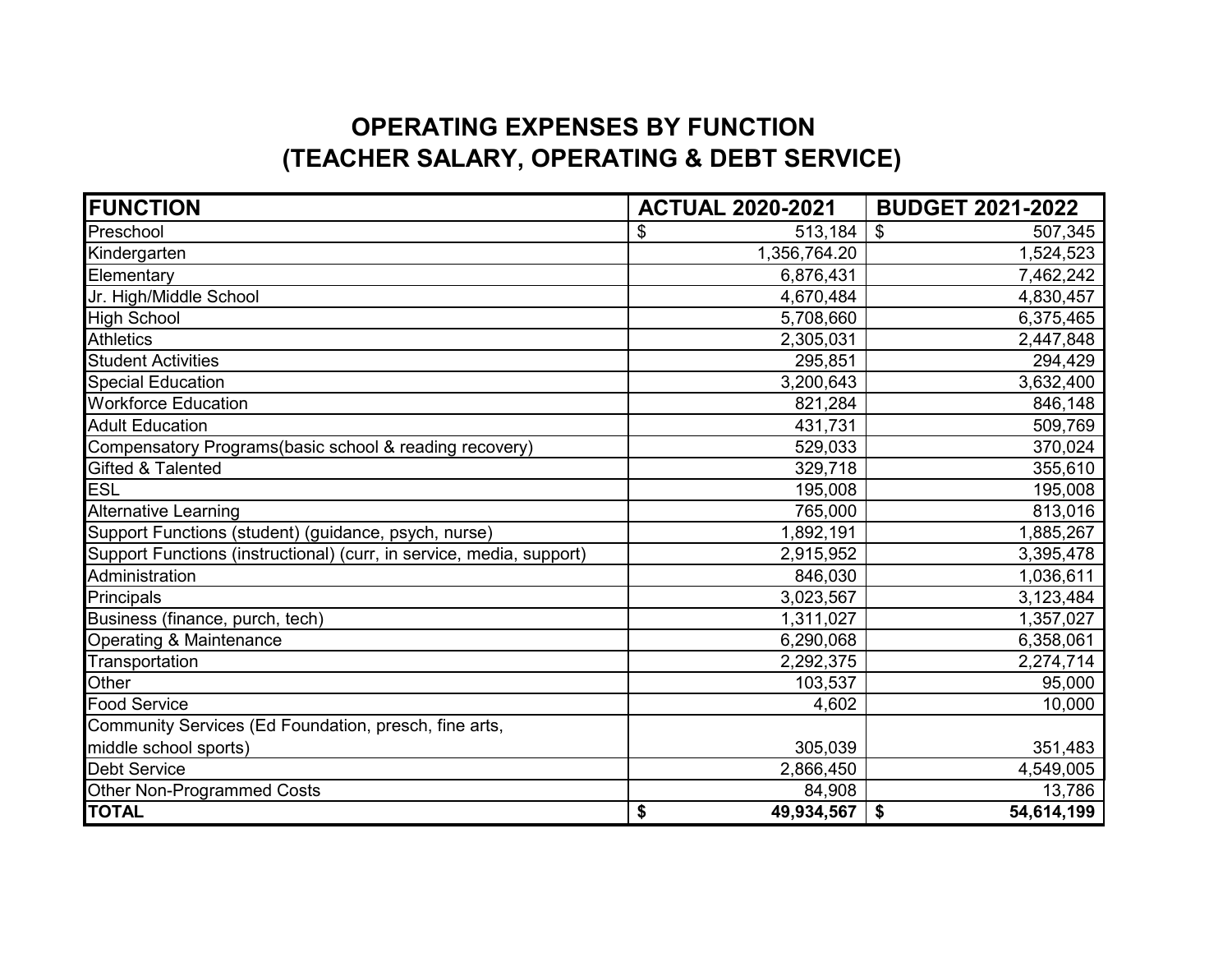#### **BUILDING BUDGET SUMMARY**

|                                                                                                                                                                                                                                                                                        | <b>ACTUAL</b><br>2020-2021                                                                                   | <b>BUDGETED</b><br>2021-2022                                         |
|----------------------------------------------------------------------------------------------------------------------------------------------------------------------------------------------------------------------------------------------------------------------------------------|--------------------------------------------------------------------------------------------------------------|----------------------------------------------------------------------|
| <b>REVENUES</b><br><b>BALANCE</b><br><b>BOND PROCEEDS</b><br><b>ACADEMIC FACILITIES PARTNERSHIP</b><br><b>DONATIONS</b><br>DEBT SAVINGS TRANSFER<br><b>INTEREST</b><br>REFUND PRIOR YEAR EXPENDITURES<br>TRANSFER-OPERATING<br><b>TOTAL</b>                                            | \$<br>5,567,998.24<br>65,550.00<br>(10,048.82)<br>9,889.06<br>3,183,495.24<br>8,816,883.72                   | \$<br>6,391,937<br>10,000,000<br>40,000<br>16,431,937                |
| <b>EXPENDITURES</b><br>LAND<br><b>PURCHASED SERVICES</b><br><b>EQUIPMENT &amp; FURNITURE</b><br><b>BUILDINGS-REMODELING</b><br><b>BUILDINGS-NEW &amp; ADDITIONS</b><br><b>RENTAL-EQUIPMENT &amp; VEHICLES</b><br><b>FEES</b><br><b>SUPPLIES</b><br><b>IMPROVEMENTS</b><br><b>TOTAL</b> | 501,424.73<br>108,460.69<br>705,272.51<br>379,132.86<br>49,419.00<br>97,741.45<br>583,495.49<br>2,424,946.73 | 30,000<br>690,000<br>10,000,000<br>25,000<br>3,297,697<br>14,042,697 |
| <b>BALANCE</b>                                                                                                                                                                                                                                                                         | 6,391,936.99                                                                                                 | \$<br>2,389,240                                                      |
| BALANCE<br><b>INTEREST</b><br>TRANSFERS<br>SINKING FUND PAYMENTS                                                                                                                                                                                                                       | 3,343,691.39<br>74,591.60<br>301,375.01                                                                      | \$<br>3,719,658<br>51,914<br>301,375                                 |
| <b>BALANCE</b>                                                                                                                                                                                                                                                                         | 3,719,658.00                                                                                                 | 4,072,947                                                            |
| TOTAL BUILDING FUND                                                                                                                                                                                                                                                                    | \$<br>10,111,594.99                                                                                          | \$<br>6,462,187                                                      |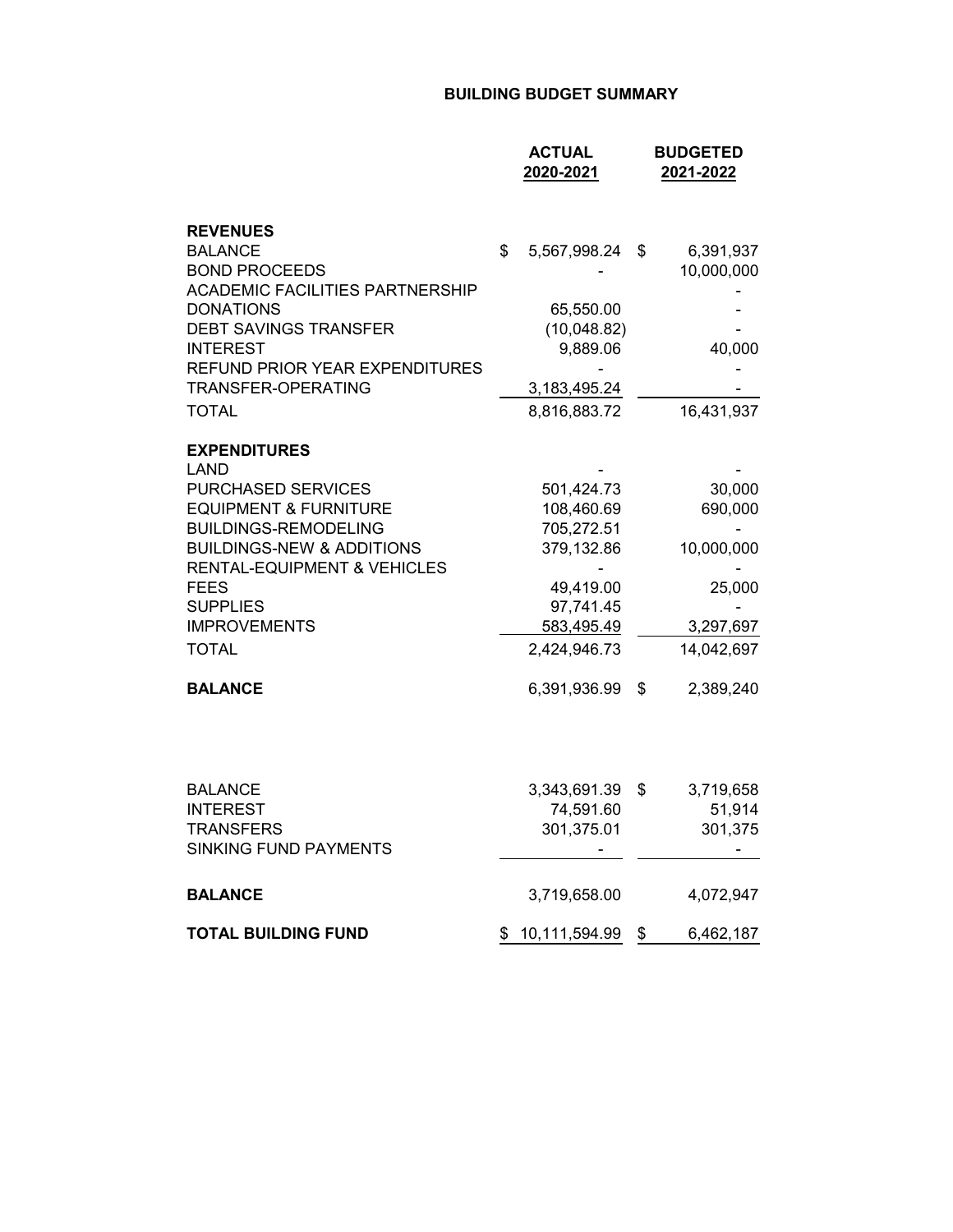#### **FEDERAL FUND BUDGET SUMMARY**

|                                           | <b>ACTUAL</b><br>2020-2021 | <b>ESTIMATED</b><br>2021-2022 |
|-------------------------------------------|----------------------------|-------------------------------|
| <b>REVENUES</b>                           |                            |                               |
| <b>BALANCE</b>                            | \$<br>79,897.93            | \$<br>82,253                  |
| TITLE I, ESEA                             | 2,073,824.08               | 2,078,813                     |
| ARKANSAS MEDICAID PROGRAM                 | 160,684.94                 | 127,175                       |
| TITLE VI-B, ESEA                          | 1,395,999.83               | 1,270,569                     |
| EARLY CHILDHOOD HANDICAPPED               | 54,518.48                  | 59,303                        |
| <b>ARMAC</b>                              | 337,486.96                 | 275,000                       |
| <b>VOCATIONAL REHABILITATION SERVICES</b> | 4,800.00                   |                               |
| <b>CHAPTER 1, MIGRANT</b>                 | 144,452.67                 | 104,145                       |
| <b>TITLE IIA</b>                          | 240,675.90                 | 274,564                       |
| <b>TITLE III</b>                          | 36,998.64                  | 82,326                        |
| <b>TITLE IV</b>                           | 128,956.61                 | 144,149                       |
| <b>ARP SPECIAL ED</b>                     |                            | 314,805                       |
| ADE-COVID EMERGENCY LEAVE                 | 330,512.83                 |                               |
| <b>CARES ACT ESSER I</b>                  | 1,388,411.58               |                               |
| <b>CARES ACT ESSER II</b>                 | 4,209,780.76               | 2,169,499                     |
| ARP (ESSER III)                           |                            | 14,347,975                    |
| CARES ACT-SCHOOL MEALS                    | 183,495.24                 |                               |
| <b>ROTC REIMBURSEMENT</b>                 | 35,974.72                  | 40,351                        |
| DHS-CHILD CARE & DEVELOPMENT              | 36,000.00                  |                               |
| <b>ADULT ED</b>                           | 185,220.87                 | 200,956                       |
| <b>TOTAL</b>                              | 11,027,692.04              | 21,571,882                    |
| <b>EXPENDITURES</b>                       |                            |                               |
| <b>TITLE I</b>                            | 2,443,456.59               | 2,497,526                     |
| ARKANSAS MEDICAID PROGRAM                 | 217,907.93                 | 127,175                       |
| <b>ARMAC</b>                              | 288,587.00                 | 346,575                       |
| <b>TITLE VI-B PASSTHRU</b>                | 1,395,999.83               | 1,270,569                     |
| EARLY CHILDHOOD HANDICAPPD                | 47,434.40                  | 59,303                        |
| <b>VOCATIONAL REHABILITATION SERVICES</b> | 4,799.99                   |                               |
| <b>CHAPTER 1, MIGRANT</b>                 | 144,452.67                 | 104,145                       |
| <b>ARP SPECIAL ED</b>                     |                            | 314,805                       |
| ADE COVID EMERGENCY LEAVE                 | 330,512.83                 |                               |
| CARES ACT (ESSER I)                       | 1,395,495.67               |                               |
| <b>CARES ACT (ESSER II)</b>               | 4,209,780.75               | 2,169,499                     |
| ARP (ESSER III)                           |                            | 14,347,975                    |
| CARES ACT-SCHOOL MEALS                    | 183,495.24                 |                               |
| TITLE IIA (TRANSFER TO TITLE I)           |                            |                               |
| TITLE IV (LESS TRANSFER TO TITLE I)       |                            |                               |
| <b>ROTC</b>                               | 35,974.72                  | 40,351                        |
| <b>ADULT EDUCATION</b>                    | 185,220.87                 | 200,956                       |
| <b>TITLE III</b>                          | 36,998.64                  | 82,326                        |
| DHS-CHILD CARE & DEVELOPMENT              | 25,321.86                  | 10,678                        |
| <b>VOCATIONAL EDUCATION</b>               |                            |                               |
| <b>TOTAL</b>                              | 10,945,438.99              | 21,571,882                    |
| <b>BALANCE</b>                            | \$<br>82,253.05            | \$                            |